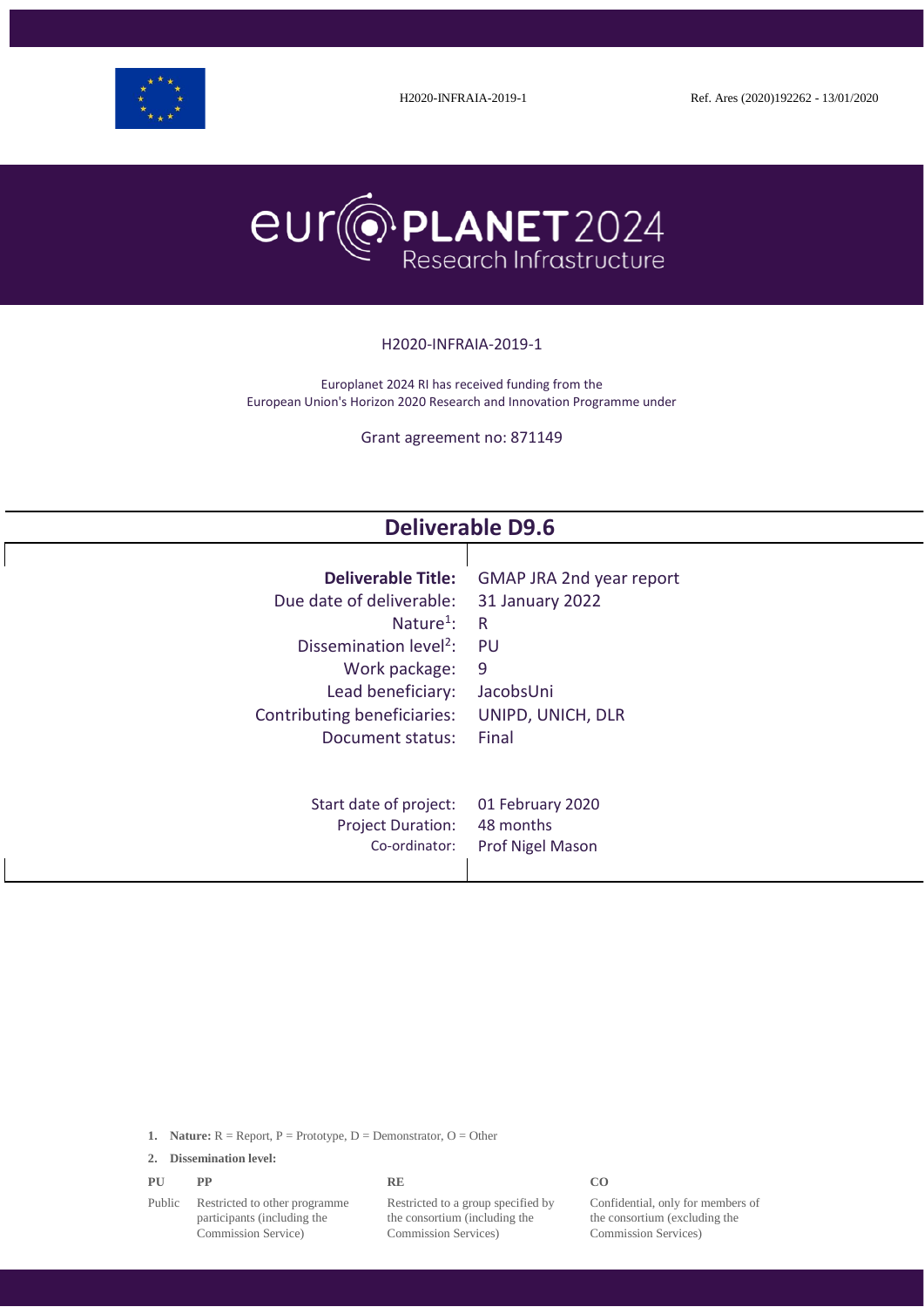

#### **Executive Summary / Abstract:**

An update for Year 2 of the GMAP JRA's (WP9) activities is provided. Technical and scientific support to the VA has been performed via continued tool development, guidance and documentation for performing data reduction, processing and analysis tasks though a series of deliverables. Developed tools and guidelines have been implemented in the VA (see D8.4) and used in relevant workshops and schools. JRA activities were not too negatively affected by the pandemic situation. The 3rd year of JRA will see incremental updates of GMAP services and tools.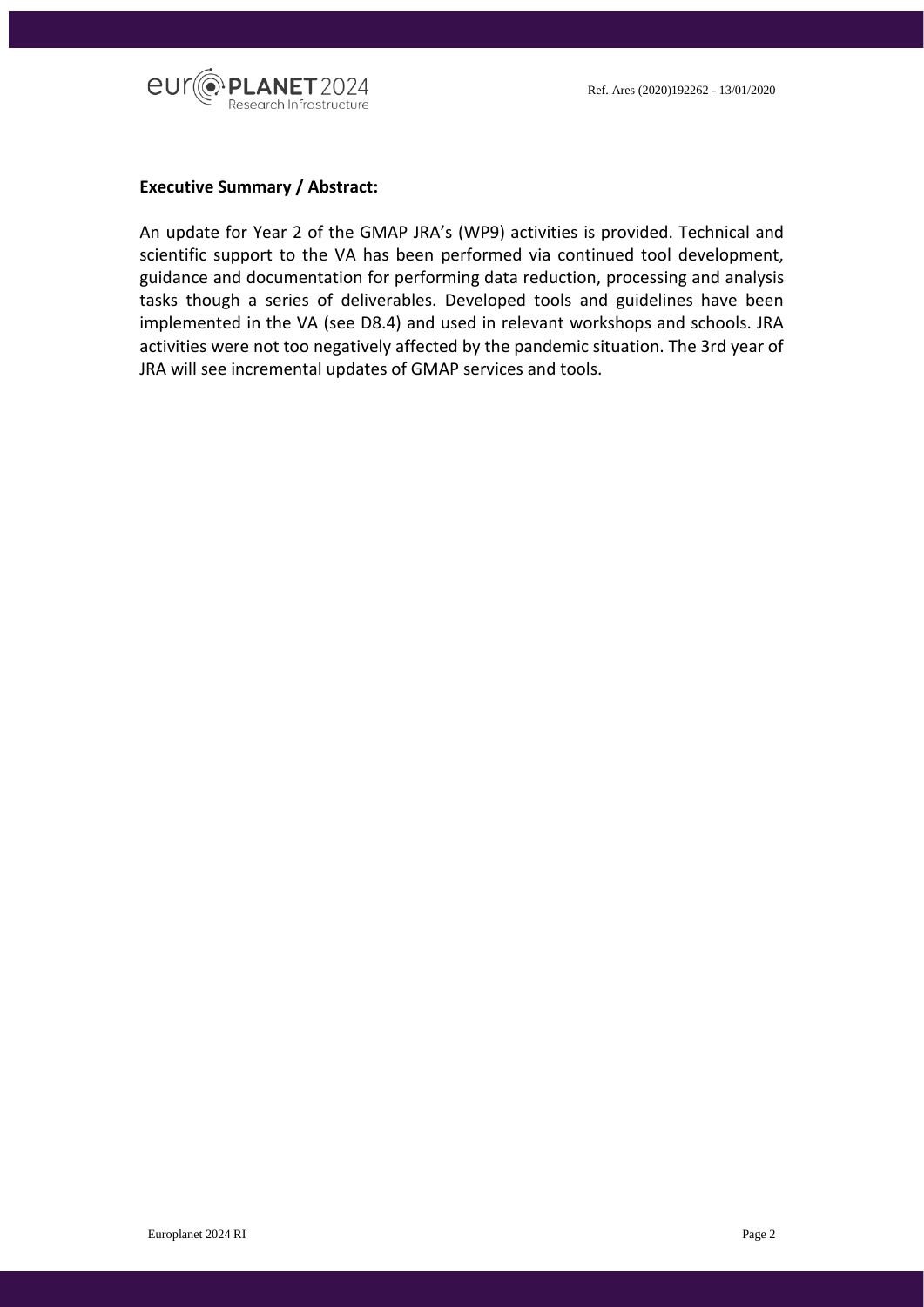

## **Table of Contents**

| 1. List of acronyms and abbreviations                                                                                                                                                                                                                                                                                                                     | $\boldsymbol{4}$                          |
|-----------------------------------------------------------------------------------------------------------------------------------------------------------------------------------------------------------------------------------------------------------------------------------------------------------------------------------------------------------|-------------------------------------------|
| 2.<br><b>Introduction</b><br>Impact of the COVID-19 situation on the JRA                                                                                                                                                                                                                                                                                  | 6<br>6                                    |
| 3.<br>Activities performed (per task) in the reporting period<br><b>Task 9.1 - Coordination</b><br><b>Task 9.2 - Geological Mapping Standardisation</b><br>Topical teams and their role for VA<br>Inputs from VA<br>Task 9.3 - Basemaps and Pipelines for Geological Mapping Services<br>Updates on specific developments<br>Symbology<br>Review workflow | 6<br>6<br>7<br>7<br>7<br>7<br>8<br>9<br>9 |
| Machine learning tools and algorithm development                                                                                                                                                                                                                                                                                                          | 10                                        |
| <b>Dissemination activities</b><br>4.<br><b>Scientific dissemination</b><br>Outreach                                                                                                                                                                                                                                                                      | 10<br>10<br>10                            |
| <b>Timeline and Outlook</b><br>5.                                                                                                                                                                                                                                                                                                                         | 10                                        |
| <b>References</b><br>6.                                                                                                                                                                                                                                                                                                                                   | 11                                        |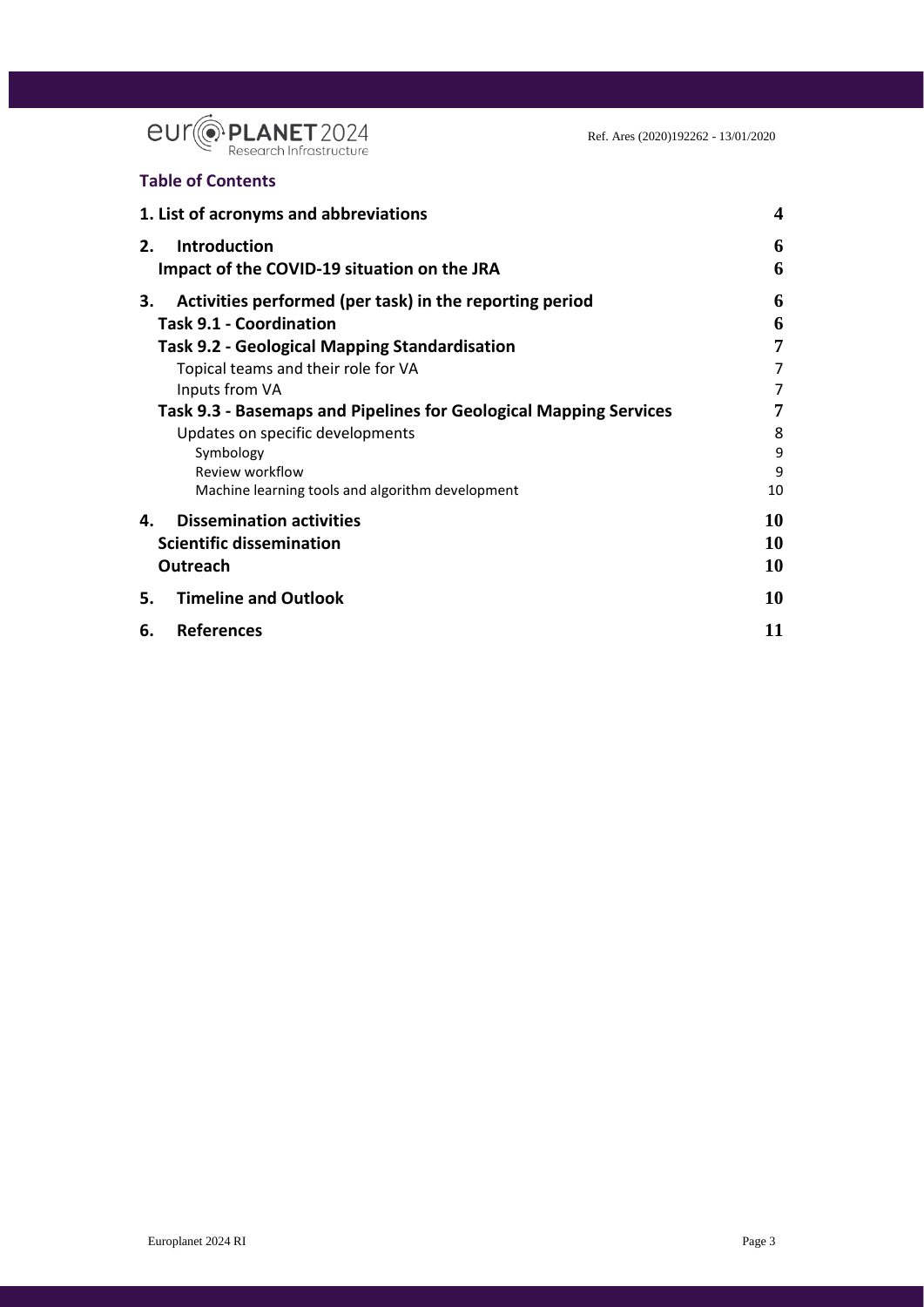

## <span id="page-3-0"></span>**1. List of acronyms and abbreviations**

#### Table 1: List of acronyms and abbreviations

| Acronym     | <b>Description</b>                                |  |
|-------------|---------------------------------------------------|--|
| ASP         | Ames Stereo Pipeline                              |  |
| <b>DoA</b>  | <b>Description Of Action</b>                      |  |
| <b>DEM</b>  | <b>Digital Elevation Model</b>                    |  |
| <b>DL</b>   | Deep Learning                                     |  |
| <b>DTM</b>  | Digital Map Terrain                               |  |
| <b>DOM</b>  | Digital Outcrop Model                             |  |
| EOSC        | European Open Science Cloud                       |  |
| <b>EPSC</b> | <b>Europlanet Science Congress</b>                |  |
| <b>ESA</b>  | <b>European Space Agency</b>                      |  |
| EU          | <b>European Union</b>                             |  |
| <b>GMAP</b> | <b>Geologic MApping of Planetary bodies</b>       |  |
| <b>ISIS</b> | Integrated Software for Imagers and Spectrometers |  |
| <b>JRA</b>  | Joint Research Activity                           |  |
| ML          | Machine Learning                                  |  |
| <b>MOST</b> | Ministry Of Science and Technology                |  |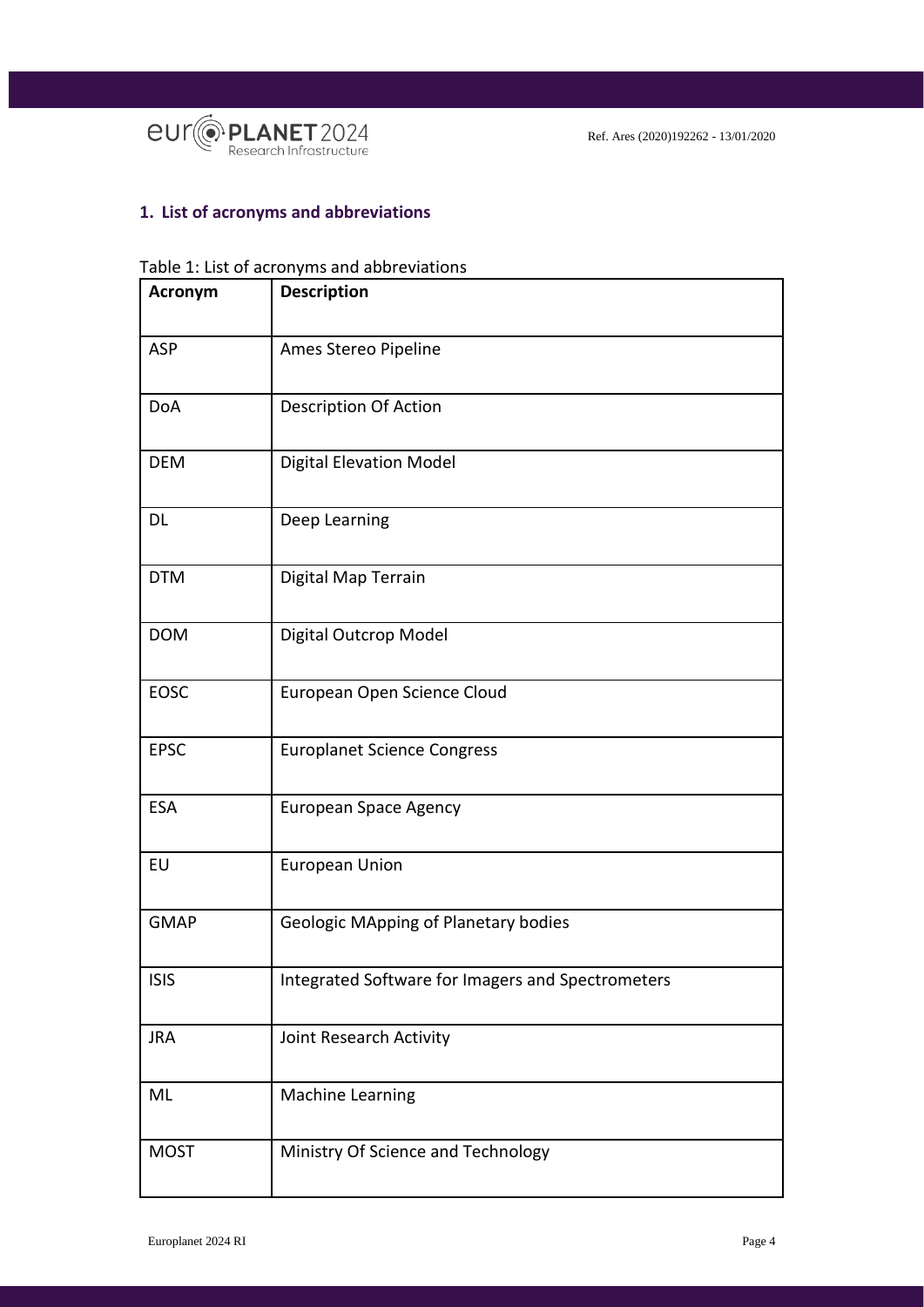

| <b>NASA</b>    | National Aeronautics and Space Administration                                        |
|----------------|--------------------------------------------------------------------------------------|
| <b>NEANIAS</b> | Novel EOSC Services for Emerging Atmosphere, Underwater &<br><b>Space Challenges</b> |
| <b>PLANMAP</b> | <b>Planetary Mapping Project</b>                                                     |
| QGIS           | <b>Quantum Geographical Information System</b>                                       |
| RI.            | Research Infrastructure                                                              |
| <b>USGS</b>    | United States Geological Survey                                                      |
| VA             | <b>Virtual Access</b>                                                                |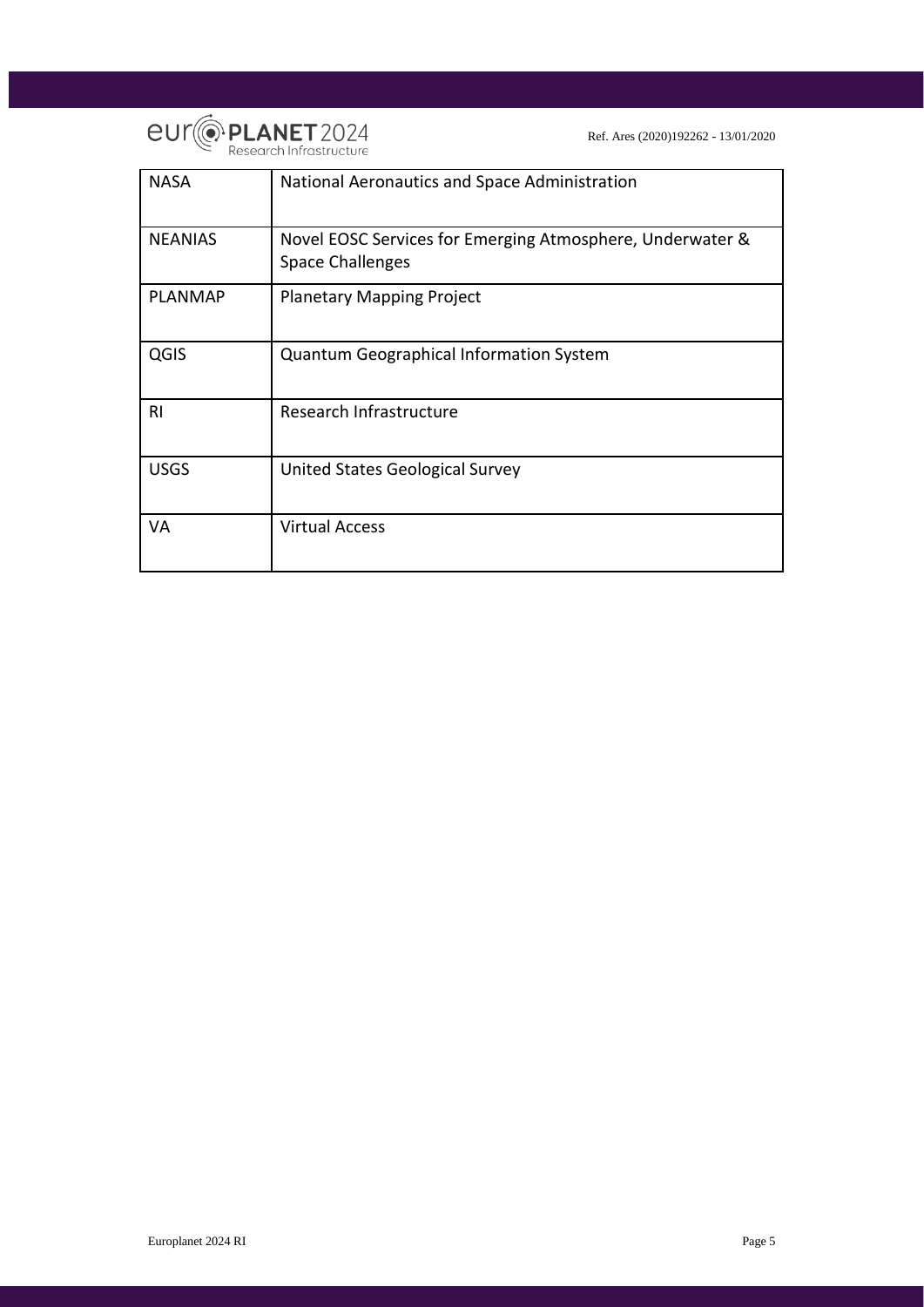

## <span id="page-5-0"></span>**2. Introduction**

The GMAP JRA activities (see DoA) include several tasks:

- Task 9.1 Coordination
- Task 9.2 Geological Mapping Standardisation
- Task 9.3 Basemap and Pipelines Geological Mapping Services

Most activities during the second year of JRA were focused on implementing Task 9.3, planned and prepared in the previous reporting period (See D9.2, Rossi et al., 2022). The key deliverables from Task 9.1 in the reporting period are D9.3 (Rossi et al., 2021), D9.4 (Pozzobon, et al., 2021), D9.5 (Carli et al., 2021), which supports both VA (See Massironi et al, 2021; Rossi et al, 2022), and further JRA activities and deliverables.

## <span id="page-5-1"></span>**Impact of the COVID-19 situation on the JRA**

GMAP JRA activities, similarly to those of the VA (see D8.4, Massironi et al., 2022), did not entail large in-person interactions (being mostly online data services), with limited in-person events. Nevertheless, the overall difficulties in organising intra- and interpartner cooperation during the pandemic had a certain impact on day-to-day activities, producing some slight delays.

The impact of COVID has been both on the infrastructure-participating partners and the community as a whole. Planned delays, as detailed in D9.2 (Rossi et al., 2021), have been implemented in the last Grant Amendment of the RI.

## <span id="page-5-2"></span>**3. Activities performed (per task) in the reporting period**

The performed activities are described for each task. An outlook on the upcoming activities of the various tasks is provided in the final section.

## <span id="page-5-3"></span>**Task 9.1 - Coordination**

As is customary, periodic online interaction across partners has been performed throughout the reporting period, as described in D9.2 (Rossi et al., 2021; see also D8.4, Rossi et al., 2022).

Technical discussions are then consolidated in the GMAP wiki, both for JRA and VA.

Interaction with USGS Astrogeology, with the aim of sharing information and starting a potential cooperation, has been initiated. The coordination across workshops and developments will be carried out in Year 2 of the RI, and potential joint sessions, workshops or additional cooperative activities will be discussed.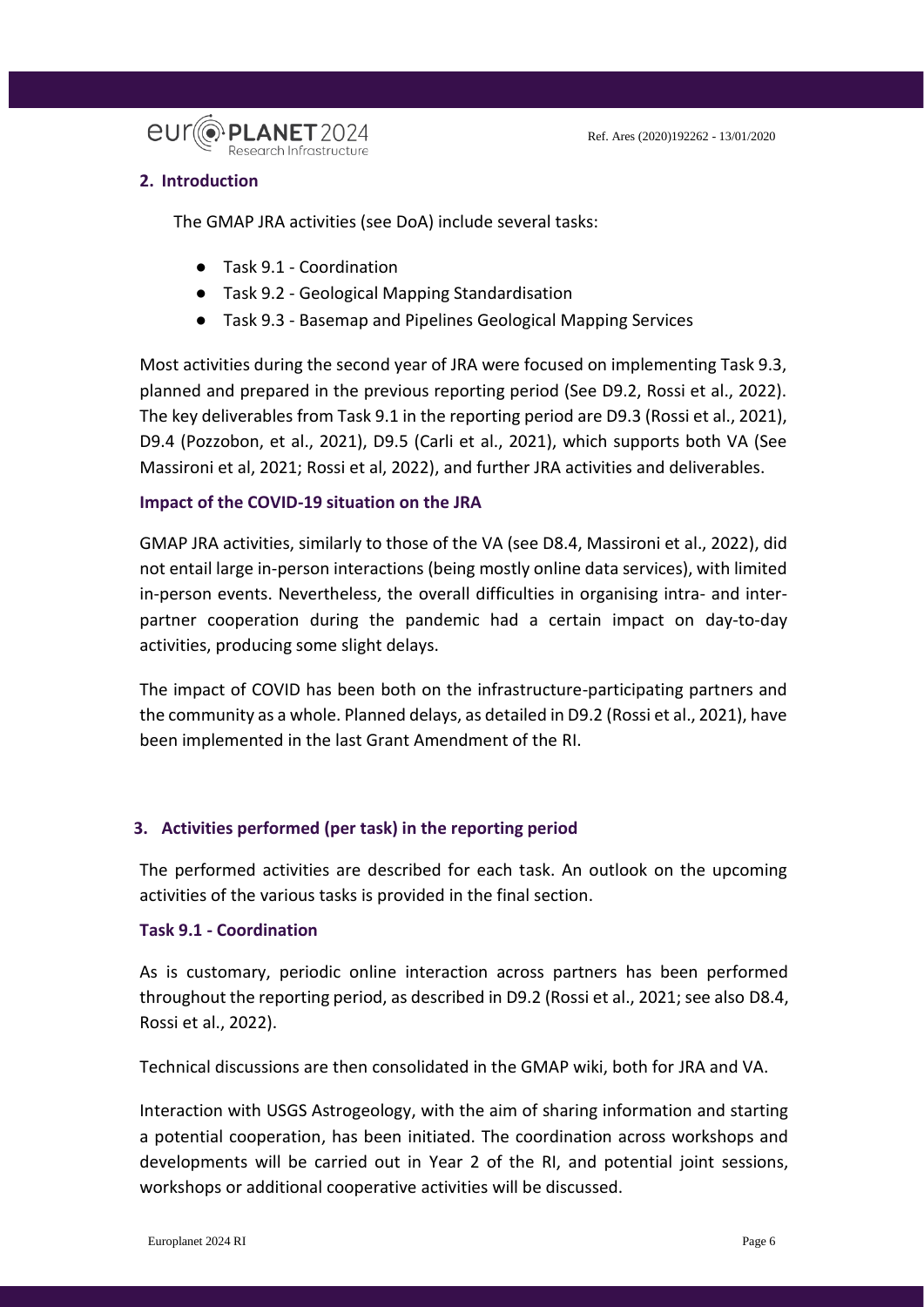

#### <span id="page-6-0"></span>**Task 9.2 - Geological Mapping Standardisation**

Interactions across partners and topical teams with incremental discussion and updates have been performed, while the next standard document iteration will be in early 2023.

Meanwhile, publications of parts of the deliverable (D9.1, Nass et al., 2020) are planned, see section on dissemination activities.

#### <span id="page-6-1"></span>*Topical teams and their role for VA*

Topical teams, originally formed across beneficiaries to target various Solar System bodies and specific geologic processes, were mostly active in the VA, transferring the observations, standards and requirements from D9.1 (Nass et al., 2020) into the documentation and guidance of the community (See D8.3, Pondrelli et al., 2021; D8.4, Rossi et al., 2022).

#### <span id="page-6-2"></span>*Inputs from VA*

In addition to the above inputs, the most direct - also technical - use of JRA developments for VA is to support training of the community via the periodic Winter School and upcoming additional events and workshops.

Feedback from the community is being collected and will be channelled into the live version of D9.1 and its later-consolidated deliverable version (D9.6) later in the course of the RI.

#### <span id="page-6-3"></span>**Task 9.3 - Basemaps and Pipelines for Geological Mapping Services**

Most activities in Year 2 of the JRA were on Task 9.3, with the completion of 3 deliverables and related supporting documentation on the GMAP wiki:

## **D9.3: Imaging and Mosaicking Basemap Pipeline/Guidelines (Rossi et al., 2021)**

Base mapping documentation and pipelines to support GMAP efforts were described in D9.3. Services to support mappers include GMAP cloud infrastructure instances of Open-Source tools to support the creation of base maps, as well as web services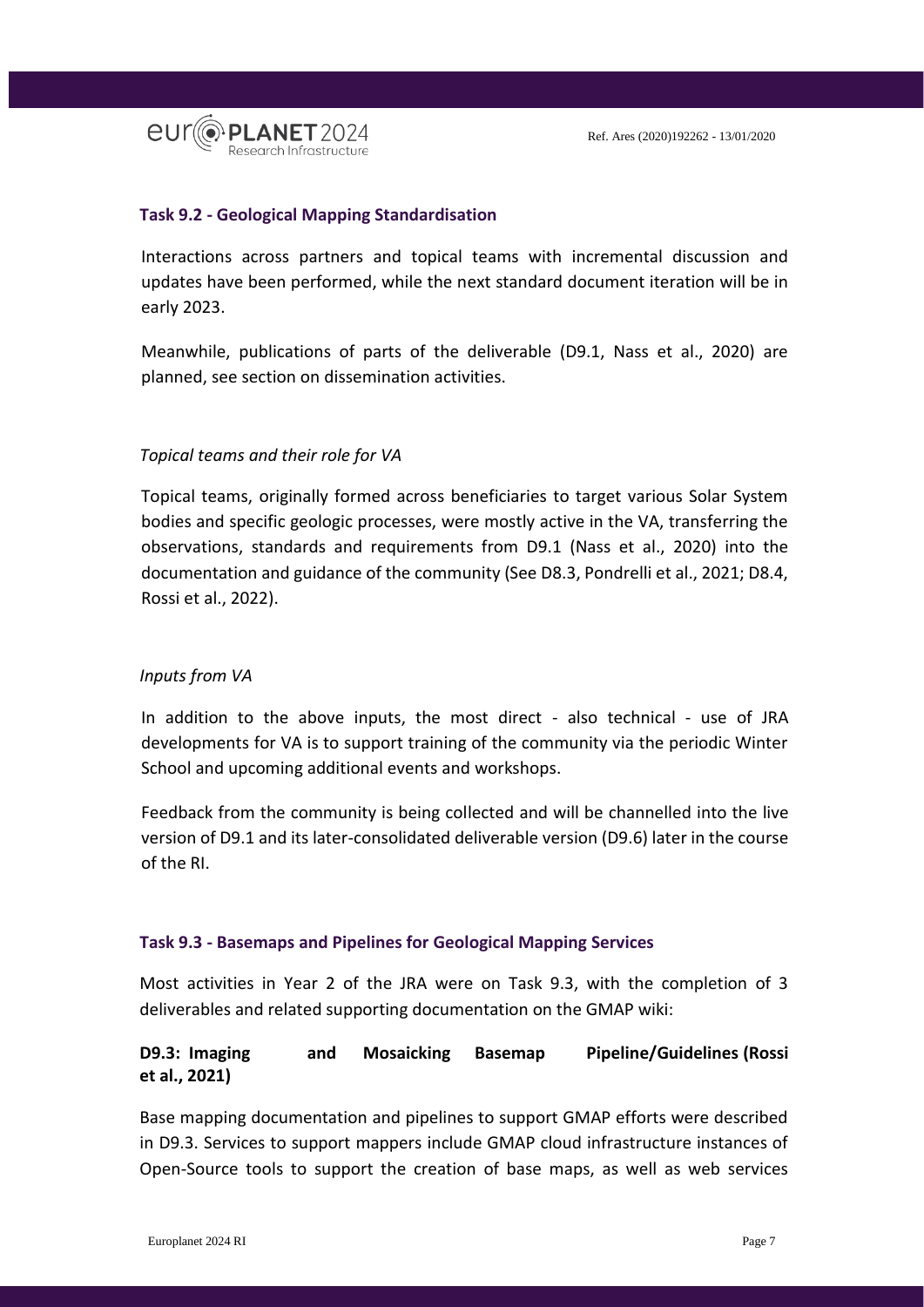

provided by other projects and available to the GMAP infrastructure. Services and tools are documented on the GMAP wiki<sup>1</sup>.

# **D9.4: Stereo-DTM and Digital Outcrop Model Pipelines/Guideline (Pozzobon, et al., 2021)**

D9.4 explores and illustrates the various possibilities for gathering datasets for digital elevation models (DEM) and the creation of digital outcrop models (DOM). Moreover, the basic steps in the data processing and their meaning are discussed, and the most common processing pipelines are illustrated. Finally, the available Open Source and commercial tools that can be used to create such models for planetary surfaces are introduced.

## **D9.5 - Hyperspectral Mapping Pipeline/Guideline (Carli et al., 2021)**

The main multispectral and hyperspectral datasets relevant to planetary geologic mapping are introduced, as well as their use for reflectance studies, analysis and mapping. Examples of datasets and their spectral characteristics are described for the case of the Moon, Mercury, Mars and Vesta, in each case including general spectral properties and dataset specific relevant information. High-level and derived products specifically useful for geologic mapping products are introduced. Finally, access to datasets, tools and supporting literature is included in the document.

## *Guidance, documentation, and tools*

Task 9.3 activities include various developments of tools, scripts and QGIS plugins. In addition to those, the use of web services based on existing Open-Source tools (e.g. USGS ISIS, NASA ASP) are developed in order to provide support to the VA users. The mosaicking web services are being developed, building upon also on Open-Source developments of the NEANIAS H2020 project (see D9.3, Rossi et al., 2021). Future developments, especially for the Machine Learning (ML) data exploitation supportive of geologic mapping, will also make use of upcoming results from EXPLORE H2020 (see also Nodjoumi et al., 2021).

## <span id="page-7-0"></span>*Updates on specific developments*

Specific developments and sub-activities within Task 9.3 are listed here, with incremental updates from D9.2 (Rossi et al., 2021). See also the Appendix material in D9.1 (Nass et al., 2020).

<u>.</u>

<sup>1</sup> <https://wiki.europlanet-gmap.eu/bin/view/Main/Documentation/>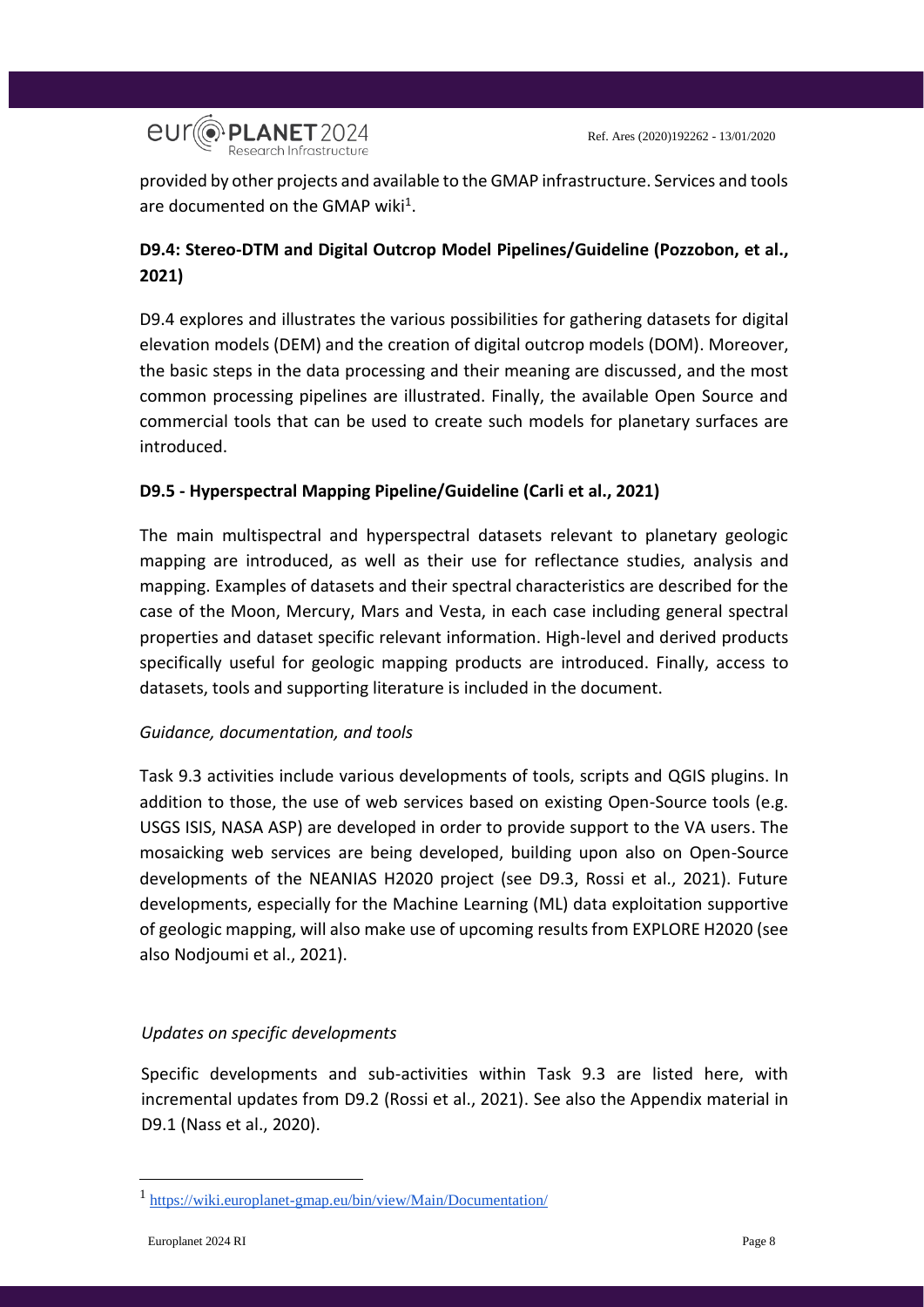

## *Templating (fields and vector data) and map-wide metadata, map sheets.*

For more details, see Appendices 1, 2 and 6 of D9.1 (Nass et al., 2020). The initial provision of template files is for vector fields and mapping aids (see also next section and Appendix 3 of D9.1), due to their more urgent use for performing mapping within VA community mapping projects.

Map sheet design templates were produced, and are available from one of the GMAP GitHub repositories<sup>2</sup>.

The reference entry point for such templates will be the GMAP web site.

## *Mapping aids (Mappy)*

The development of Mappy<sup>3</sup> has advanced in Year 2 (for more detailst, see Appendix 3 of D9.1, Nass et al., 2020 as well as D9.2, Rossi et al., 2021): several updates were released and the plugin is now available to the official QGIS plugin repository<sup>4</sup>, with easy installation for multiple platforms.

## <span id="page-8-0"></span>*Symbology*

Symbology will be made available based on the existing state of the art with Open-Source implementation. See for more details Appendices 4 and 2 of D9.1 (Nass et al., 2020)

## <span id="page-8-1"></span>*Review workflow*

The review workflow has been further discussed, and its application to the workflow of community mapping projects is going to be rolled out when the first results of new community mapping projects are ready for initial internal/external publication, presumably later in 2022.

## *Data licensing*

-

Appropriate and meaningful options for licensing released data deriving from VA community mapping projects will be evaluated and provided as options to VA

<sup>&</sup>lt;sup>2</sup> [https://github.com/europlanet-gmap/gmap\\_metadata/tree/main/layouts](https://github.com/europlanet-gmap/gmap_metadata/tree/main/layouts)

<sup>3</sup> <https://github.com/europlanet-gmap/mappy>

<sup>4</sup> <https://plugins.qgis.org/plugins/mappy/>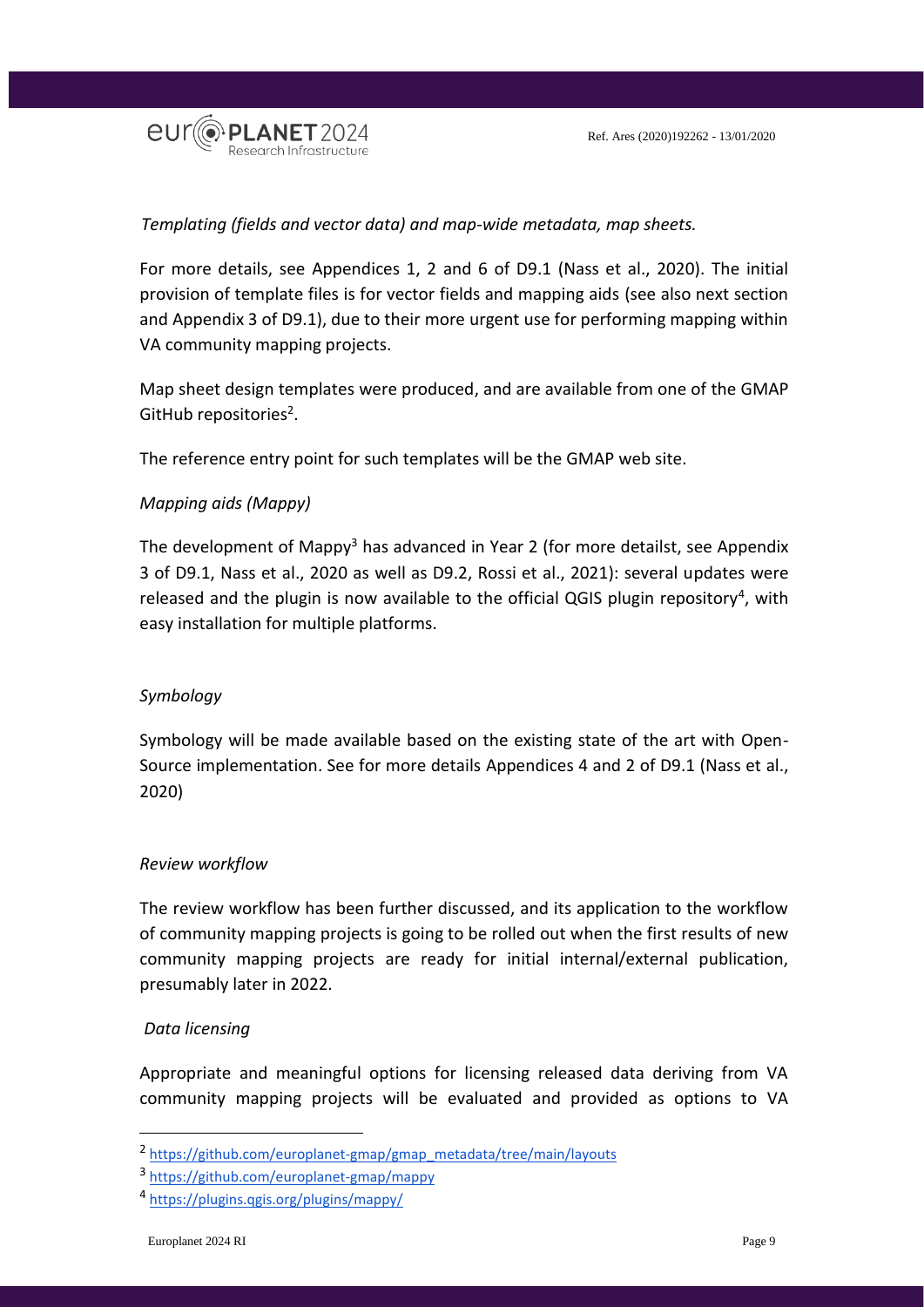

contributors. Best practice from existing projects and efforts will be adopted. Feedback from the community is planned through the periodic winter school/workshops, and throughout the year inbetween GMAP VA calls (see also D8.1).

## <span id="page-9-0"></span>*Machine learning tools and algorithm development*

Development of both Machine Learning (ML) and Deep Learning (DL) tools for automated landform detection and mapping have been started, also based on developments within the EXPLORE H2020 project (see sustainability task in D8.4, Rossi et al., 2022).

A first easy-to-use tool based on Deep Learning Object Detection was released and tested on pit and skylight landforms on Mars (see Nodjoumi, et al., 2021). This tool produces a geopackage (see Open Geospatial Consortium) file containing all the points of all detected features. A more advanced tool that produces shape polygons instead of simple points for all the detected features is under development and is based on Deep Learning Instance Segmentation. The first tool is already available for early use<sup>5</sup>. The second tool will be released in the near future.

## <span id="page-9-1"></span>**4. Dissemination activities**

## <span id="page-9-2"></span>**Scientific dissemination**

Early joint developments across PLANMAP and GMAP were presented at EPSC 2021 (e.g. Penasa et al., 2020).

## <span id="page-9-3"></span>**Outreach**

GMAP was presented at EPSC 2021 via a dedicated splinter meeting session, as well as at the Planetary Data Workshop organised by USGS<sup>6</sup>.

## <span id="page-9-4"></span>**5. Timeline and Outlook**

The upcoming year of the GMAP JRA is mostly devoted to the developments of Task 9.3, with a minor - but significant - emphasis on Task 9.2, particularly gathering VA community inputs and driving them into the JRA activities. The top-level plan for the various tasks of the GMAP JRA are outlined in Table 2.

-

<sup>&</sup>lt;sup>5</sup> see also<https://github.com/Hyradus/DeepLandforms-YOLOv5>

<sup>6</sup> <https://aprossi.github.io/planetdata2021/>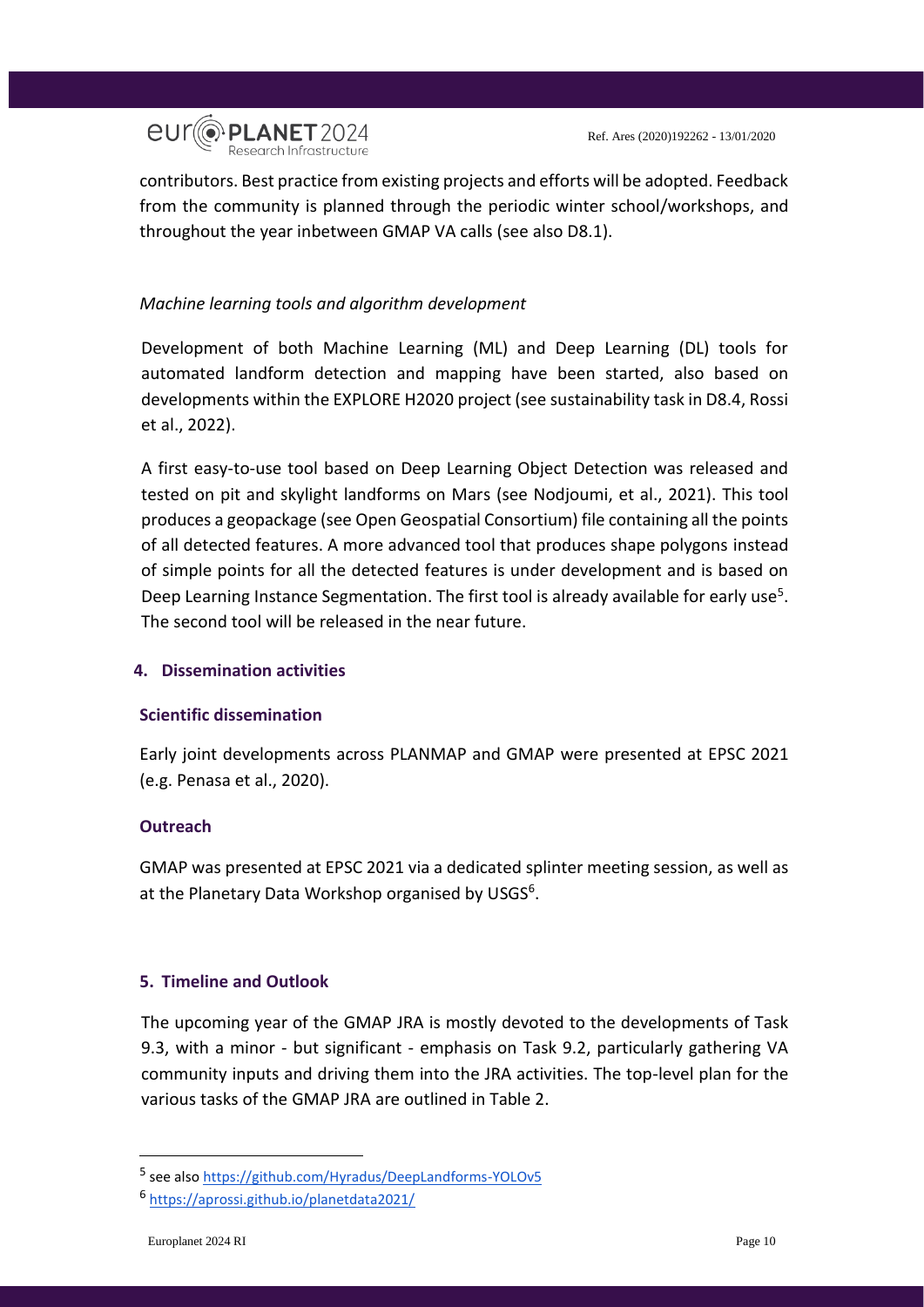

| Table 2: Envisaged activities of GMAP VA for Year 3 |  |
|-----------------------------------------------------|--|
|-----------------------------------------------------|--|

| Task no. | <b>Name</b>                                             | Plan for Y3 of RI                                                                                                    |
|----------|---------------------------------------------------------|----------------------------------------------------------------------------------------------------------------------|
| 9.1      | <b>GMAP JRA Coordination</b>                            | Continued coordination and interaction<br>with non-EU initiatives, e.g. USGS, and<br>with MOST partners for Task 9.3 |
| 9.2      | <b>Geological Mapping</b><br>Standardisation            | Incremental updates and feedback from<br>VA community                                                                |
| 9.3      | Basemap and Pipelines<br>geological mapping<br>services | Incremental updates, integration with VA<br>(e.g. community support via task 8.2)                                    |

## <span id="page-10-0"></span>**6. References**

Brandt, C. H., Rossi, A. P., Penasa, L., Pozzobon, R., Luzzi, E., Wright, J., Carli, C., and Massironi, M.: PLANMAP data packaging: lessons learned towards FAIR planetary geologic maps, EGU General Assembly 2020, Online, 4–8 May 2020, EGU2020-18839, https://doi.org/10.5194/egusphere-egu2020-18839, 2020

Carli, C., et al. (2021) Hyperspectral mapping pipeline/guideline, Europlanet H2020 RI deliverable, available online at [https://wiki.europlanet](https://wiki.europlanet-gmap.eu/bin/view/Main/Deliverables/)[gmap.eu/bin/view/Main/Deliverables/](https://wiki.europlanet-gmap.eu/bin/view/Main/Deliverables/)

Luzzi, E., Rossi, A. P., Carli, C., Altieri, F. (2020) Tectono-magmatic, sedimentary, and hydrothermal history of Arsinoes and Pyrrhae Chaos, Mars, JGR-Planets, DOI: 10.1029/2019JE006341.

Massironi, M., et al. (2021 D8.1, GMAP VA Report Year 1, Europlanet H2020 RI deliverable, available online a[t](https://wiki.europlanet-gmap.eu/bin/view/Main/Deliverables/) [https://wiki.europlanet](https://wiki.europlanet-gmap.eu/bin/view/Main/Deliverables/)[gmap.eu/bin/view/Main/Deliverables/](https://wiki.europlanet-gmap.eu/bin/view/Main/Deliverables/)